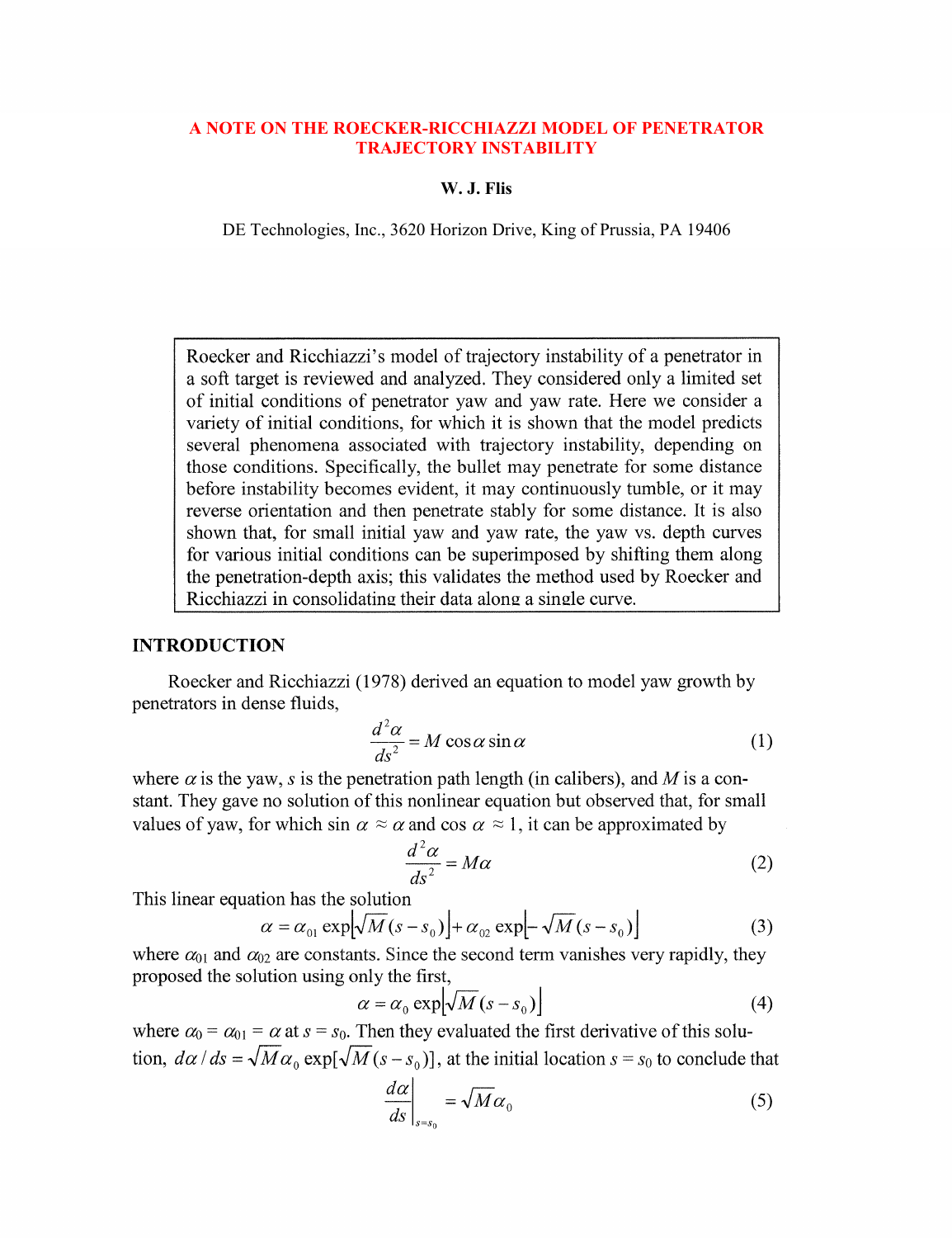They stated that instead of three unknowns, *M*,  $\alpha_0$ , and  $d\alpha/ds$  at  $s = s_0$ , only two remain, *M* and  $\alpha_0$ . (*M* was considered unknown since it was adjusted to fit the data.)

At first glance, this seems reasonable, especially given how well Eq. (4) agrees with the data, but, in dropping the "quickly vanishing" part of Eq. (3), what they have effectively done is to *derive* an initial condition. This is unnecessary, since, when the bullet reaches the target, its yaw and yaw rate are each free to have any value, without regard to Eq. *(5).* The yaw and its rate can even have opposite signs, with the bullet yawed in one direction but rotating in the opposite direction (i.e., with yaw instantaneously decreasing).

initial state, This is seen by evaluating the general solution Eq. (3) and its derivative at the

$$
\alpha_0 = \alpha_{01} + \alpha_{02} \tag{6}
$$

$$
\alpha_0' = \sqrt{M}\alpha_{01} - \sqrt{M}\alpha_{02} \tag{7}
$$

where the initial yaw rate  $\alpha'_{0} = d\alpha/ds$  at  $s = s_{0}$ . Choosing appropriate values of  $\alpha_{01}$ and  $\alpha_{02}$  can satisfy any set of initial conditions  $\alpha_0$  and  $\alpha'$ <sub>0</sub>. Roecker's omission of the "rapidly vanishing" second term of Eq. (3) forces its coefficient  $\alpha_{02}$  to be zero, which leads to Eq. *(5).* 

"rapidly vanishing" second term constitutes the entire solution. If we choose instead  $\alpha_{01} = 0$ , then the *first* term of Eq. (3) is eliminated, and the

$$
\alpha = \alpha_0 \exp\left[-\sqrt{M}(s - s_0)\right] \tag{8}
$$

in which case, the yaw of the bullet tends not to increase unstably but rather to decrease-a condition of yaw stability! This solution has as its initial condition

$$
\left. \frac{d\alpha}{ds} \right|_{s=s_0} = -\sqrt{M} \alpha_0 \tag{10}
$$

which is the same as Eq. (5) but with a change in sign. Note that this state of stability is a singularly special case: any deviation from initial condition Eq.  $(10)$  results in  $\alpha_{01} \neq 0$ , thus activating the unstable first term of the general solution Eq. (3).

There is thus no reason that Roecker's initial condition Eq. *(5)* is required. Admittedly, Roecker intended this condition to apply to the instant when the yaw begins to grow unstably. This issue will be addressed with some further analysis.

#### **ANALYSIS OF NON-LINEAR EQUATION**

Some analysis of Roecker's governing equation, Eq. (I), sheds some light on its behavior. By multiplying by  $(d\alpha/ds)ds$ , it may be integrated exactly to become

$$
\frac{1}{2}\left(\frac{d\alpha}{ds}\right)^2 = \frac{1}{2}M\sin^2\alpha + C_1\tag{12}
$$

or

$$
\frac{d\alpha}{ds} = \pm \sqrt{M\sin^2\alpha + C_2} \tag{13}
$$

where the sign is dictated by the initial value of yaw rate  $d\alpha/ds$ . It is however possible (depending on initial conditions) for the sign to later change.

The general solution of Eq.  $(13)$  involves an elliptic integral and cannot be cast as an explicit expression for  $\alpha$ . However, for the special case  $C_2 = 0$ , it simplifies to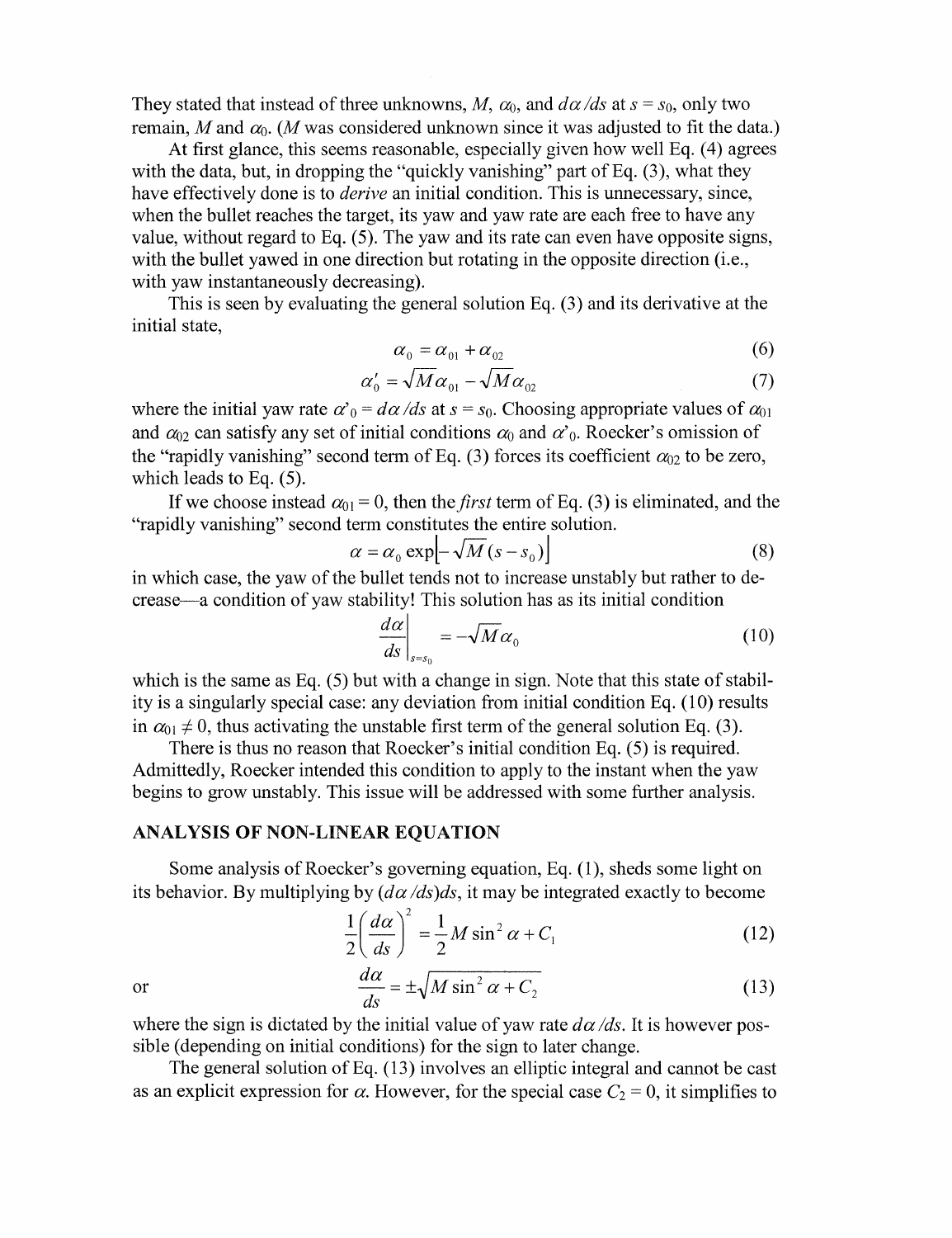$$
\frac{d\alpha}{ds} = \pm \sqrt{M} \sin \alpha \tag{14}
$$

which requires either of the initial conditions (differing in sign)

$$
\left. \frac{d\alpha}{ds} \right|_{s=s_0} = \pm \sqrt{M} \sin \alpha_0 \tag{15}
$$

which is similar to Roecker's initial condition, Eq. (5) above, with  $\pm \sin \alpha_0$  replacing  $\alpha_0$ . The sign in Eq. (14) follows that taken in the initial condition Eq. (15). Equation (14) is integrated to

$$
\ln \tan \frac{\alpha}{2} = \pm \sqrt{M} (s - s_0) + C_3 \tag{16}
$$

where the constant depends on the initial yaw, 
$$
C_3 = \ln \tan(\alpha_0 / 2)
$$
. The solution is  
\n
$$
\alpha = 2 \arctan \left\{ \exp[\pm \sqrt{M} (s - s_0)] \tan \frac{\alpha_0}{2} \right\}
$$
\n(18)

This equation with plus sign is plotted in Fig. 1, along with Roecker's approximate solution, Eq. (4) above, for  $\sqrt{M}$  = 0.165 and  $\alpha_0$  = 0.085 radian, as well as Roecker's data. The curves agree closely with those in Roecker's paper, for which values of M and  $\alpha_0$  were not given.



Fig. 1. Yaw vs. penetration path length according to Eqs. (4) and (18).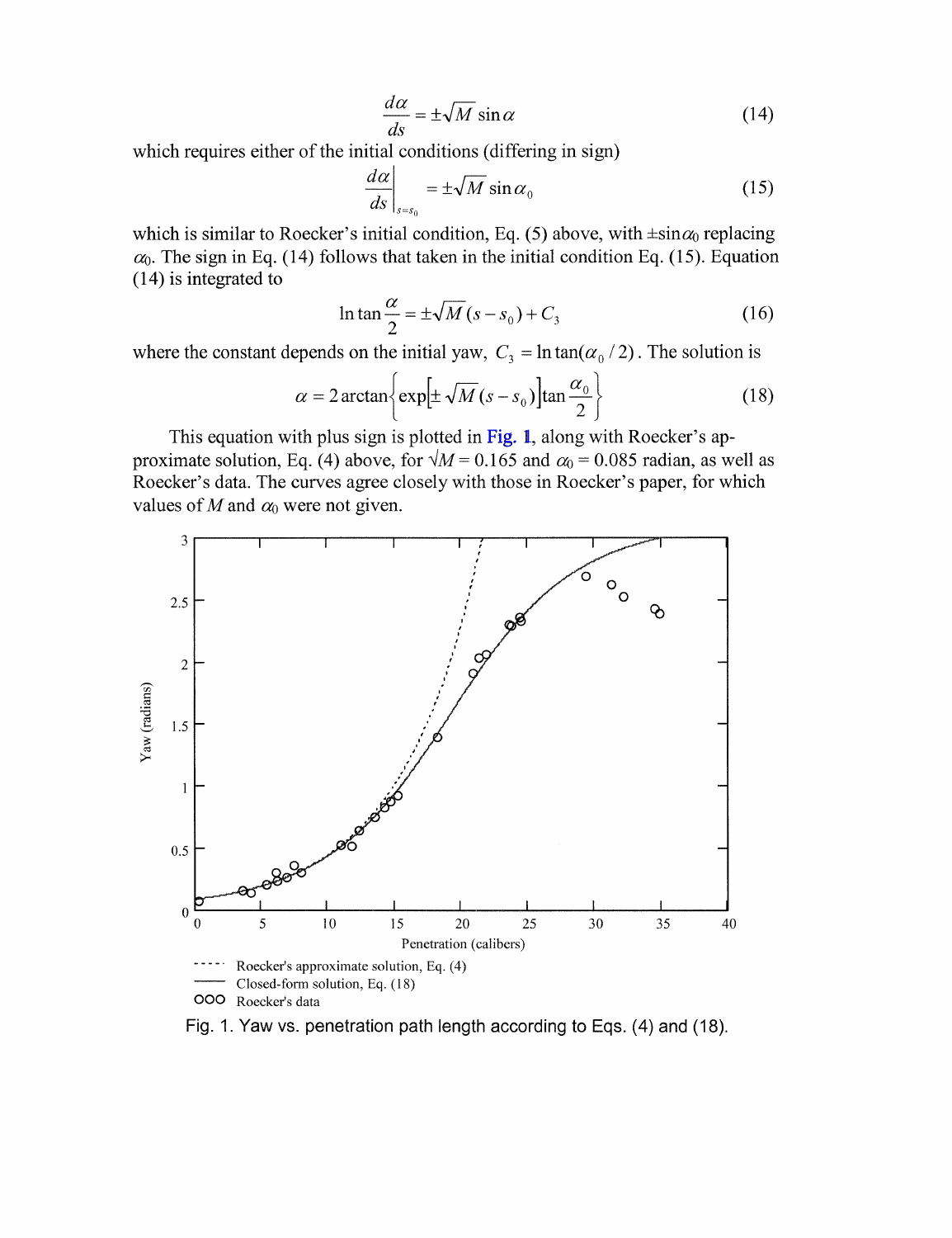Eq. (18) may also be written as

$$
\tan\frac{\alpha}{2} = \tan\frac{\alpha_0}{2}\exp\left[\pm\sqrt{M}\left(s - s_0\right)\right]
$$
 (19)

from which it is clear that both solutions (either sign) are asymptotic: as *s* increases, then tan( $\alpha/2$ ) approaches 0 for the minus sign and  $\infty$  for the plus sign,

As 
$$
s \to \infty
$$
,  $\tan \frac{\alpha}{2} \to \begin{cases} 0 \text{ for } \alpha'_0 = -\sqrt{M} \alpha_0 \\ \infty \text{ for } \alpha'_0 = +\sqrt{M} \alpha_0 \end{cases}$  or  $\alpha \to \begin{cases} 0 \text{ for } \alpha'_0 = -\sqrt{M} \alpha_0 \\ \pi \text{ for } \alpha'_0 = +\sqrt{M} \alpha_0 \end{cases}$ 

Thus, initial condition Eq. **(1 5)** with plus sign (which we might call a "Roecker-like initial condition") soon leads to a reversal in the penetrator's orientation, followed by stable behavior with the yaw approaching  $\pi$ . On the other hand, Eq. (15) with minus sign leads to a stable trajectory with the yaw approaching zero.

The former behavior, where the penetrator reverses orientation then penetrates stably, is called "toppling with axial stability" (Halsey and Austin, **19'74,** quoting a **1949** British Admiralty textbook); it has been observed for bullets penetrating soil targets. While for real bullets such behavior might be due to other factors (such as the bullet's front-to-back asymmetry, it is interesting that the model predicts it also in this special case where  $M$  is always positive and independent of  $\alpha$ .

For a small angle  $\alpha$ , which is approximately equal to its tangent, Eq. (19) may be written as

$$
\alpha = \alpha_0 \exp\left[\pm \sqrt{M} (s - s_0)\right]
$$
 (20)

where taking either sign results in either Eq. (4) or Eq. **(9).** This clarifies the observation that Eq. (18) may, early in the penetration, behave either stably or unstably depending on the initial conditions, specifically on which sign is taken in Eq. (15).

Choosing the minus in Eq. (18), which corresponds to initial condition Eq. (15)

also with minus, results in a stable solution,  
\n
$$
\alpha = 2 \arctan \left\{ \exp \left[ -\sqrt{M} (s - s_0) \right] \tan \frac{\alpha_0}{2} \right\}
$$
\n(21)

As with the stable solution Eq. (9) of the linearized equation, this stable solution of the non-linear equation must be singular: any deviation, however small, of the initial condition from Eq. (15) will incite unstable yaw growth.

specific position; i.e., the proportionality of yaw rate to yaw given by the initial condition holds at each position. This must be so because the conditions at any instant are the initial conditions thenceforward; to sustain stability, the relationship expressed by the initial condition for stability must continue to hold at every instant. Note that initial condition Eq. (15) is the same as differential equation (14) at a

The stable initial condition involves the constant *M* of the differential equation. Thus, any physical factor that even infinitesimally alters the value of *M,* such as inhomogeneity of the target or erosion of the penetrator, even if perfectly symmetric, is sufficient to upset the condition of yaw stability. Thus, we cannot expect to observe yaw stability, except perhaps for a short time.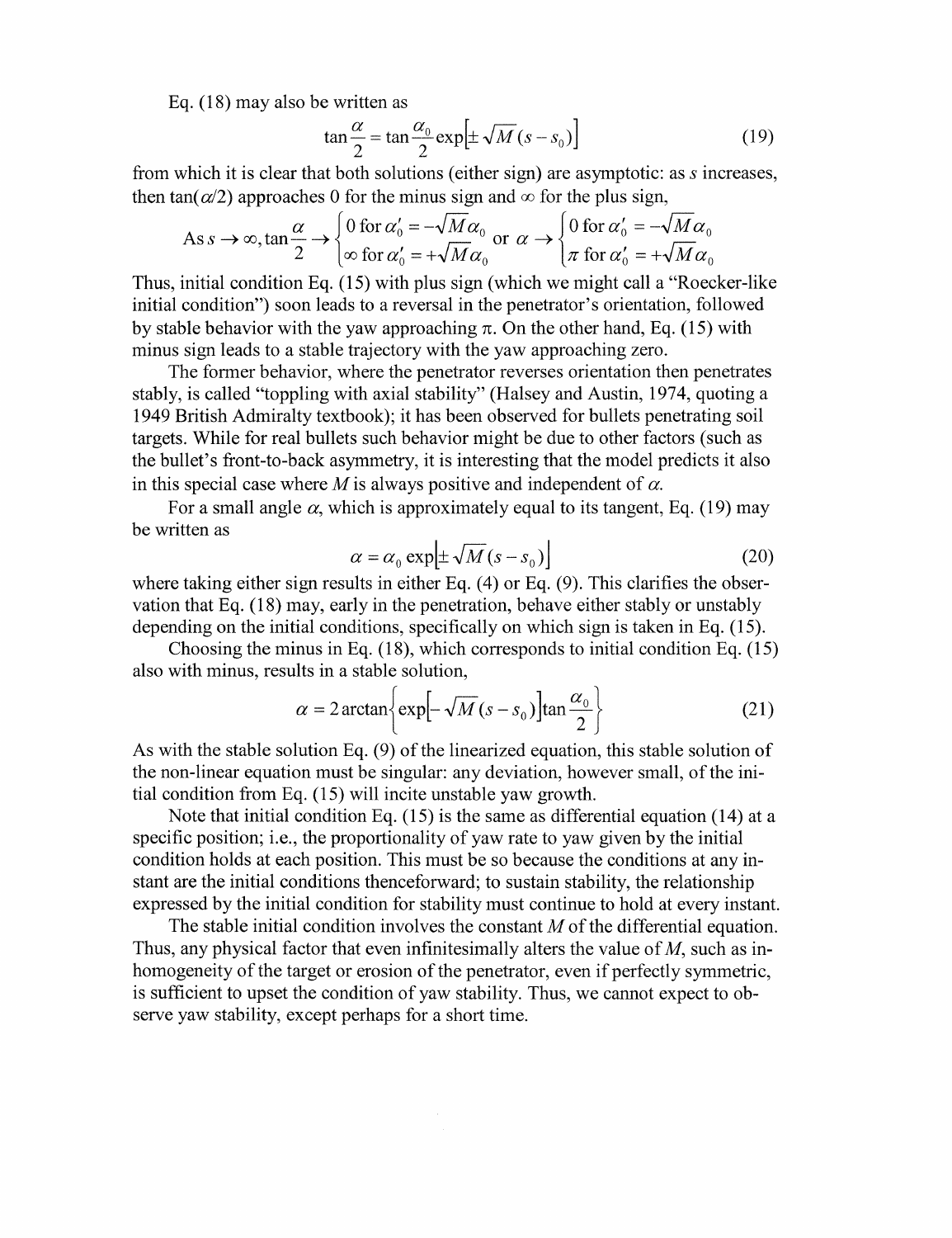#### NUMERICAL SOLUTION OF NON-LINEAR EQUATION

A Runge-Kutta solution of Eq. (1) has been implemented in Mathcad. The scheme handles any initial conditions of yaw  $\alpha_0$  and yaw rate  $\alpha'_0$ . The scheme was verified to accurately reproduce the special-case solutions, Eqs.  $(18)$  and  $(21)$ .

Using this scheme, the model's behavior may be examined for other sets of initial conditions, all involving small or zero initial yaw. Figure 2 shows that, for initial yaw  $\alpha_0 = 0.085$  but zero rate  $\alpha'_0 = 0$ , the yaw, as expected, takes longer to develop than for the Roecker-like initial conditions [Eq. (1 *5)* with plus sign], penetrating about another *3.5* calibers to reach the same value of yaw.



Fig. 2. Numerical solutions for zero-yaw-rate and Roecker-like initial conditions.

The solution for nearly stable initial conditions, similar to "stable" conditions [Eq. (15) with minus] but with an initial yaw rate that is 0.1% slower,  $\alpha'_{0}$  =  $-(0.999)\sqrt{(M)\sin\alpha_0}$ , is compared with the result for the stable initial conditions in [Fig.](#page-5-0) 3. The nearly stable solution deviates visibly from the stable solution at a depth of about 15 calibers, after which its yaw grows increasingly rapidly.

Another interesting case is an initial yaw rate larger than that given by the Roecker-like condition of Eq. (1*5 )* with plus sign. [Figure](#page-5-0) 4 shows the solution for an initial yaw rate equal to twice this value. In this case, the yaw increases monotonically, with the penetrator continuously tumbling end-over-end in one direction, at a rate that oscillates between small and large values.

Computed results for seven sets of initial conditions are compared in [Fig.](#page-6-0) *5.*  The various curves show different tendencies toward instability, in terns of apparent onset of rapid yaw growth. The solution for double the initial yaw rate of the Roecker-like condition is most unstable, followed by the Roecker-like, zero-yawrate, half the stable rate, then a tie between the nearly stable rate and a just-greaterthan-stable rate, followed by the stable initial conditions. By a depth of  $\sim$ 170 cali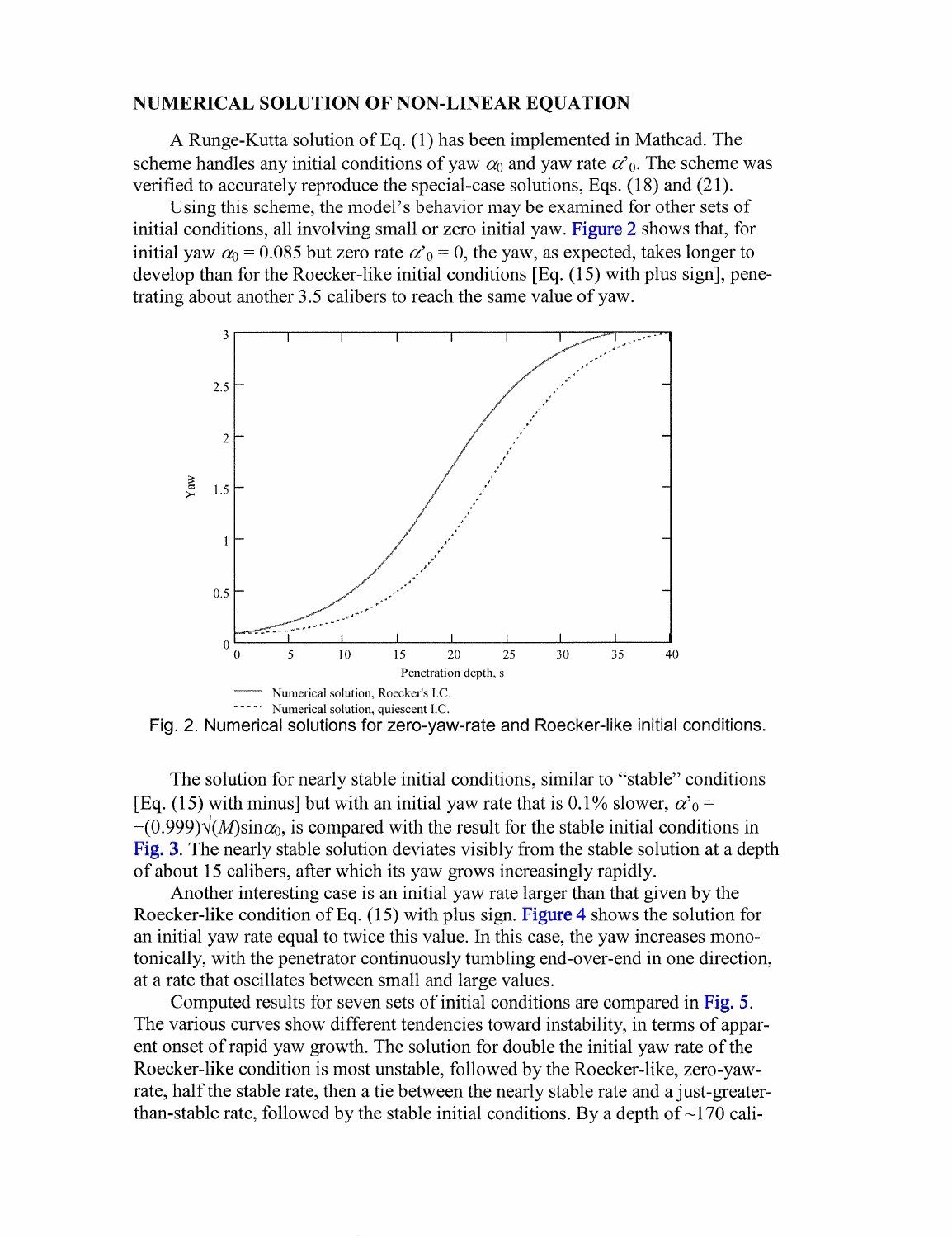<span id="page-5-0"></span>bers, even this last theoretically stable solution has actually turned unstable, which is attributed to the computer's finite accuracy; some deviation from the stable condition eventually creeps into the computation, and yaw begins to grow.



Fig. 3. Numerical solutions for stable and nearly stable initial conditions.



Fig. 4. Numerical solution for initial yaw rate twice that given by the Roecker-like initial conditions.

[Figure](#page-6-0) 5 also shows that the solution for the Roecker-like initial conditions quickly achieves a large yaw ( $\alpha$  near  $\pi$  radians, so that the penetrator is traveling backwards), where it remains for a considerable path length—the behavior known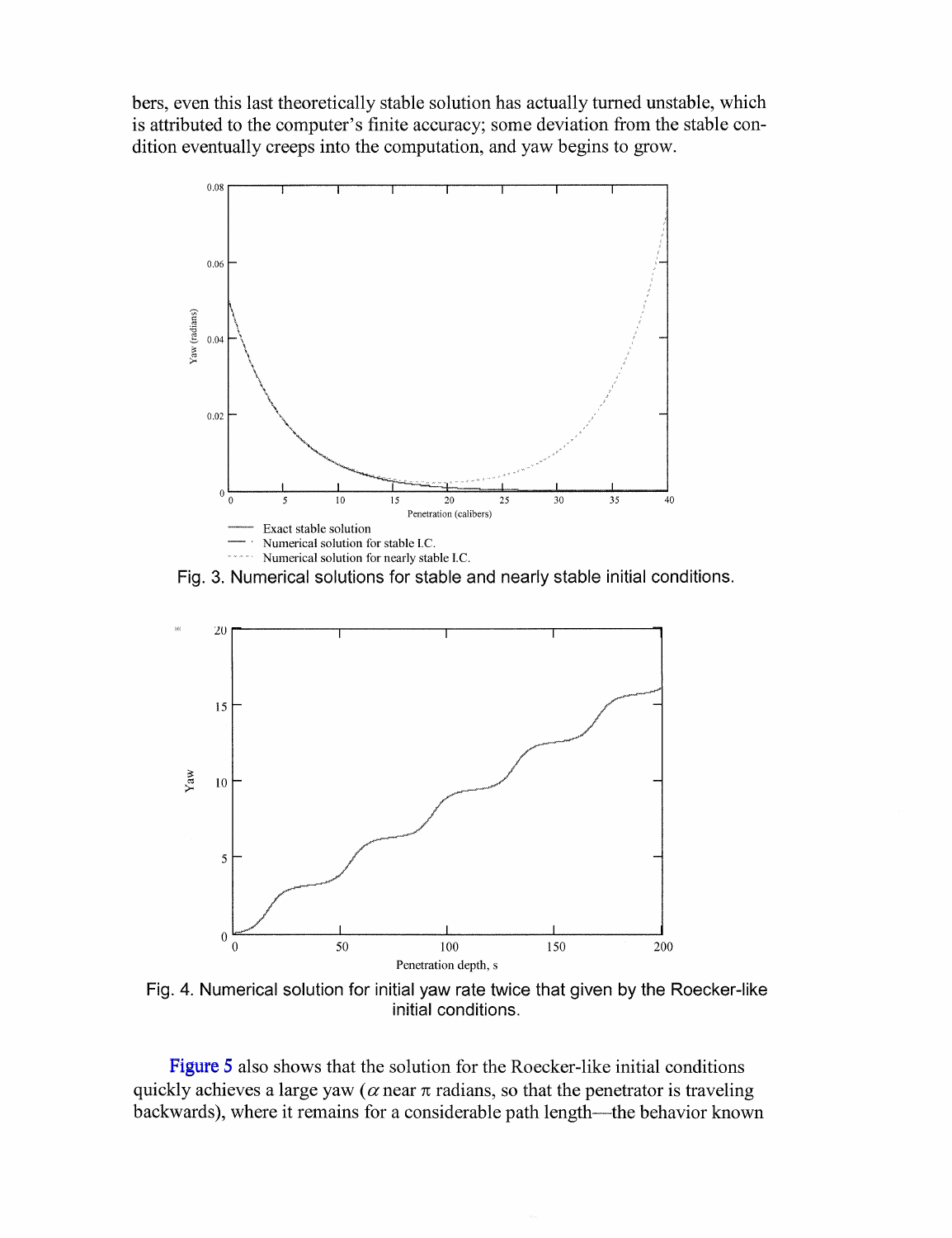<span id="page-6-0"></span>as "toppling with axial stability." The solution for zero yaw rate is periodic: the oscillation in yaw is nearly sinusoidal, with no dwell at  $\alpha = 0$  or  $\pi$ .

In [Fig.](#page-7-0) 6, these curves are shifted horizontally by different distances so that their rapidly rising parts coincide (the curve for Roecker-like initial conditions is left unshifted). The close similarity among these curves demonstrates the validity of the method used by Roecker to shift his experimental data onto a single curve.



Fig. 5. Numerical solutions for seven sets of initial conditions.

# **CONCLUSIONS**

Roecker and Ricchiazzi investigated the behavior of their model of yaw instability for only a limited set of initial conditions. By numerically solving their equation, we have been able to investigate other sets of initial conditions, which lead to a whole range of yaw behaviors:

- *0*  The yaw may continuously decrease (stable trajectory); however, this behavior, while mathematically possible, is physically unlikely.
- *0*  The penetrator may tumble (yaw in one direction) continuously.
- *0*  The penetrator may oscillate in orientation, front to back to front, etc.
- *0*  The penetrator may reverse orientation, then penetrate some distance apparently stably in that orientation.